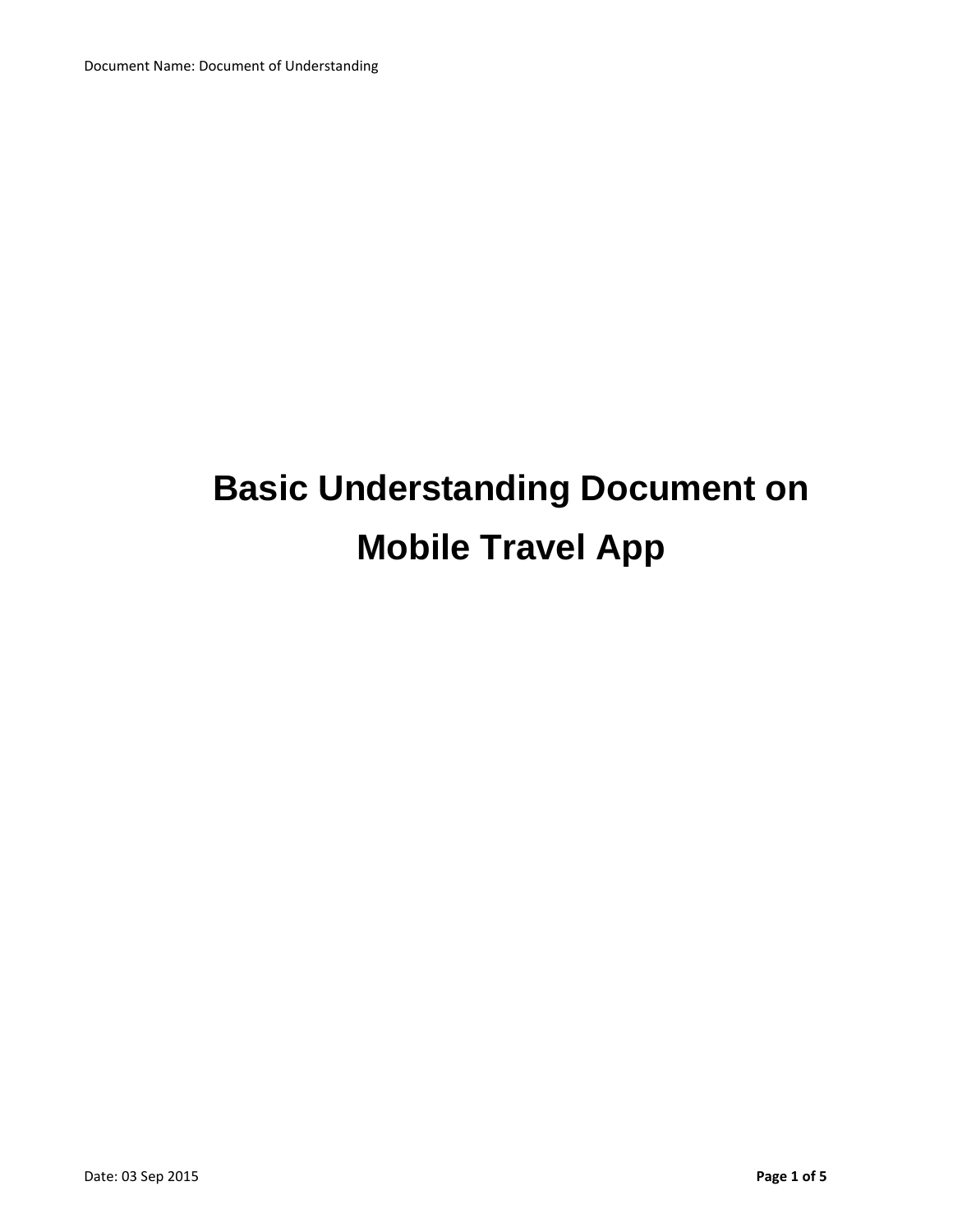# **CLIENT INFORMATION**

| Company/Institution Name                      | : xxxxx                           |
|-----------------------------------------------|-----------------------------------|
| Contact Person giving requirement/signing off |                                   |
| a. Primary Contact                            | : Contact Person                  |
| b. Secondary Contacts                         |                                   |
| Contact Timings                               | : 10 am $-7$ pm (IST)             |
| Contact Information                           | : 91 020 40701000                 |
| Preferred mode of communication               | : E-Mail / Phone call / in Person |
| Project Type                                  | : Mobile App                      |

## **END USER (User of App) INFORMATION**

| Nationality                 | ∶ India & US                                                   |
|-----------------------------|----------------------------------------------------------------|
| Age                         | : $20 +$ (Novice users 25+, Medium Expert 30+, Power user 40+) |
|                             | Any specific gender                                            |
| Language Specifications     | : English.                                                     |
| Mobile Device configuration | : All los                                                      |

# **PURPOSE OF THE MOBILE APP**

- $\Box$  To improve overall Mobile Travel Experience
- $\Box$  To Provide Priority Service as part of Package
- □ To make easy & Usable Travel Requirement
- $\Box$  To improve company promotional activity through App

## **MATERIAL to Be SUPPLIED by Client**

- $\Box$  Company logo not available, to be used from website
- $\Box$  Brand manual not available

.

 $\Box$  Related graphics, photos, animation & artwork – not available, to be created

#### **Details of proposed/requested App**

The Mobile App for B2C application for all consumers. The mobile App is proposed solution for on go user to buy Airlines Ticket through mobile App. Consumer can search and compare various Airlines for price, Time & services.

The app also provide Connoisseur service as a part of paid deal for rich travel experience..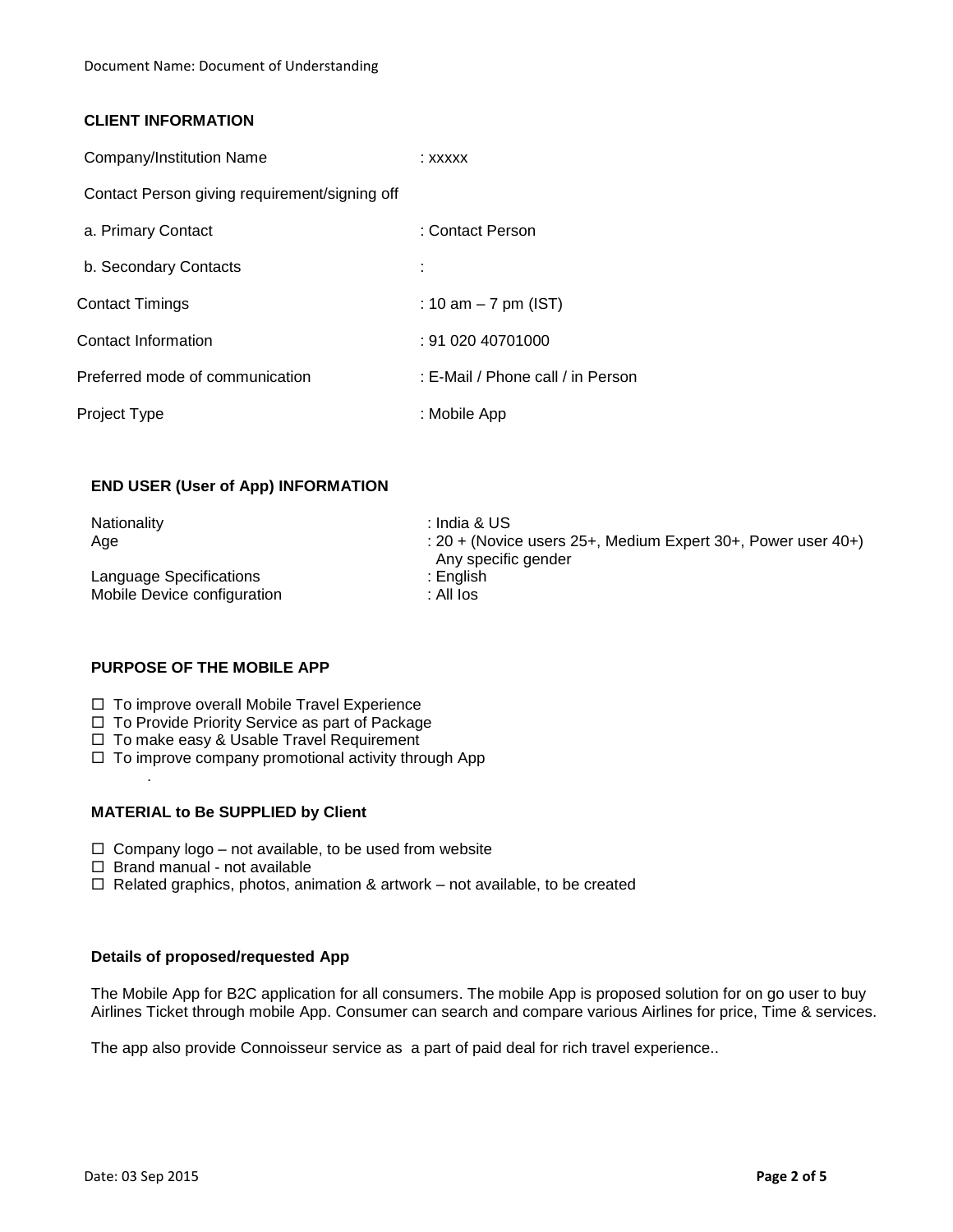Document Name: Document of Understanding

The objective of this App to provide best User Experience while search for airlines, compare price, Travel Time etc. Based on user need travel plan and Iteniery was created after making the payment by web miles & other payment services.user get notification for any travel updates on email & mobile both.

- Login Screen
	- User get logging in App through email id & Password
	- On Installion of App , it give option for user Login and create new A/c through new user registration
- New User Registration
	- After Insatallion , app gives facilities fir New user A/c creation for Non User
	- In New User Registration user can cancel and use the app as Guest user
- Home
	- Home Screen shows all the section as available features
- Connoisseur Service page
	- This page show available service based on membership type(i.e, Gold, Diamond & Platinum)
- Book flight page
	- User can book the onway or Round Trip
	- User can select the class (i.e, Economy , Business & First )
- Choose Airport
	- User can Choose the airport
- Choose Date
	- User can choose Date of Travel
	- App show the current weather condition of Destination.
- Inbound Flight
	- Show the Available flight status along with Price and time to complete the Travel
- Price Detail
	- Show the Available flight status along with Price and time to complete the Travel
- Buy meal
	- User can Buy the meal after providing Last name, First name & PNR Details
- Choose a Meal
	- User can choose the meal type as per his preference ( Veg or Non veg) , it is continuation of Buy meal screen.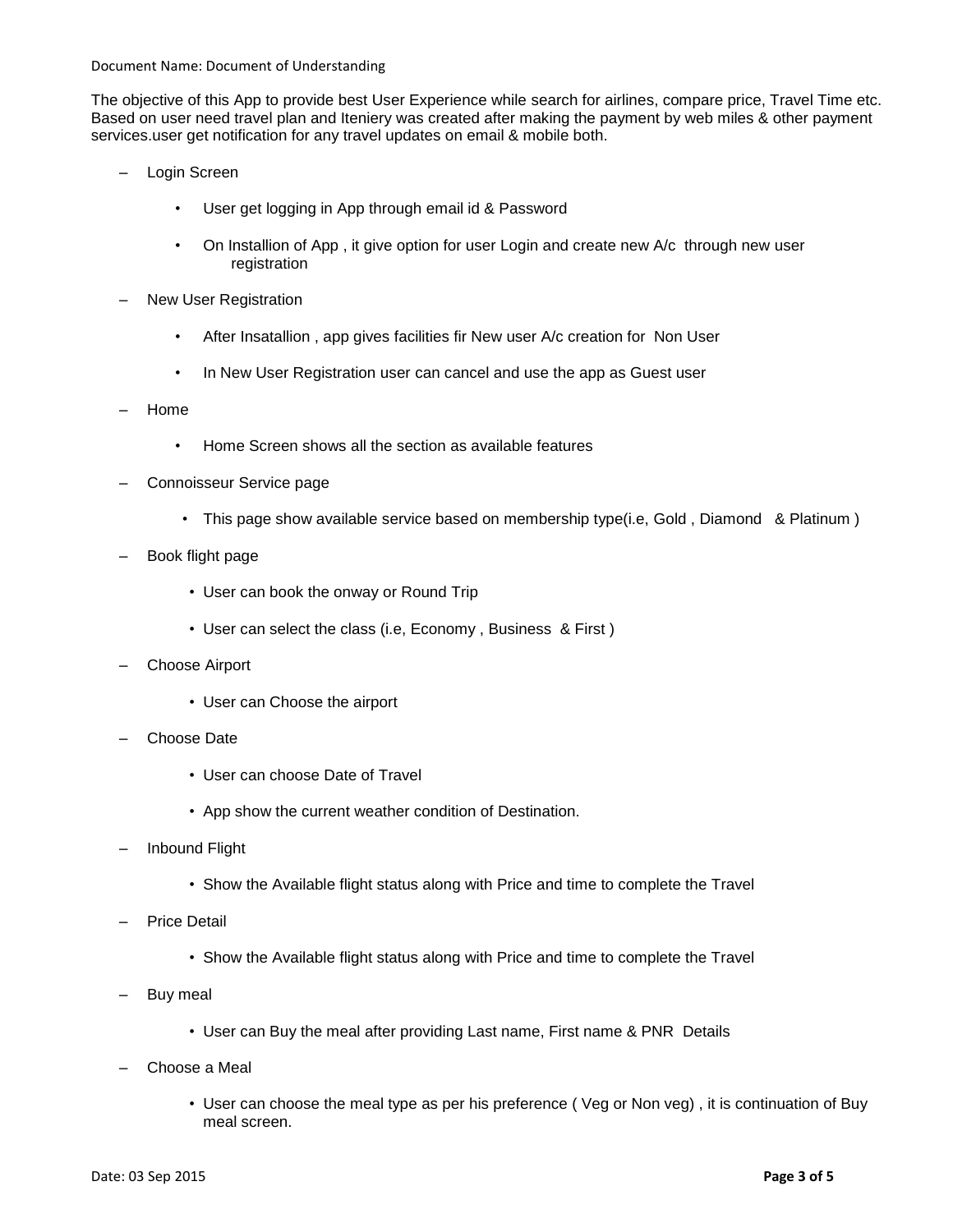#### Document Name: Document of Understanding

- Travelers page
	- User enters the Traveler info it show the list of user travel in current Travel plan. Total no of Traveler list is depend on data input in Book flight page
- Payment page
	- User makes the payment the screen provide freebies offer which user can chose and put in the payment cart while making the payment.
	- The user can make payment through online banking, credit card or web miles point are redeemed against the ticket cost for payment.
- Payment Confirmation page
	- Payment confirmation page shows the confirmation messege along with PNR no & Booking Ref.
- Check-In page
	- For Mobile Check in User use this feature
- Check In Detail page
	- This screen shows Flight Details along with Passenger name.
- **Flight Status** 
	- This screen shows Flight status based on Route , Flight & Airport. User can get the flight detail based on Flight no. or Travel date..
- Flight Status Detail page
	- This screen shows Flight Details along with Passenger name.

# **OTHER REQUIREMENTS**

- $\Box$  Branding Need to establish
- $\Box$  Accessibility Mobile
- $\Box$  Usability Mobile
- □ Touch Guideline Mobile

### **OTHER INFORMATION**

| $\Box$ Color preferences                      | : Shades of violet & white color |
|-----------------------------------------------|----------------------------------|
| $\Box$ Min Preferred resolution (screen size) | : 640 x 480 pix                  |
| $\Box$ Device Type                            | : Phone & Table/iPad             |
| $\Box$ Cultural Considerations                | : None                           |